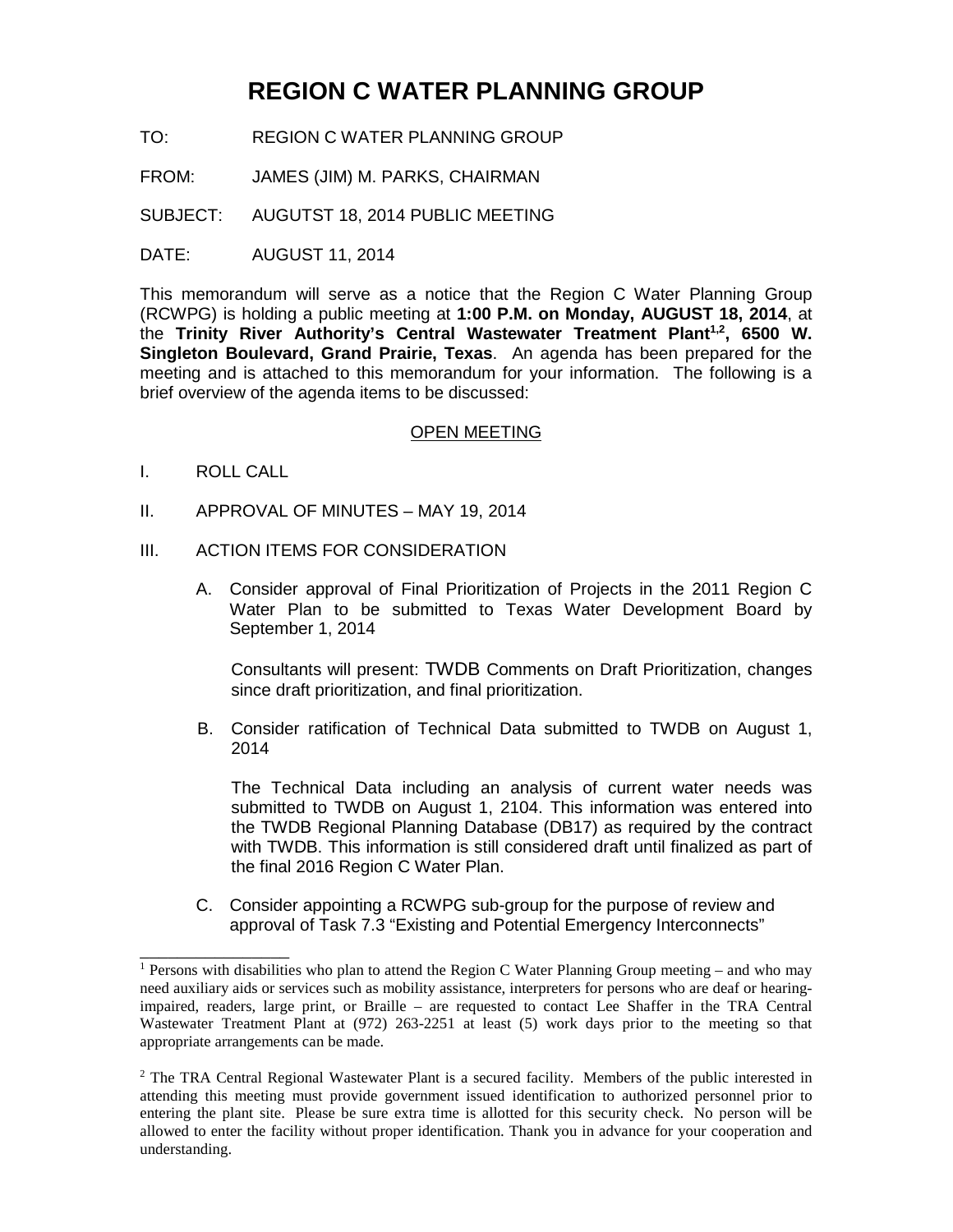The scope of Task 7 requires the submittal of information pertaining to existing major water infrastructure facilities that may be used for interconnections (between water suppliers) in the event of an emergency shortage of water. In accordance with the Texas Water Code, this information is confidential and should be approved by a subgroup of RWPG members in a closed meeting and submitted separately to the EA.

D. Appoint Nominating Committee for Slate of Officers for 2015

The RCWPG may appoint a nominating committee to develop a slate of officers for 2015.

## IV. DISCUSSION ITEMS

A. Schedule Update

Consultants will provide an update on the Regional Planning schedule.

B. Use of Safe Yield for Tarrant Regional Water District Reservoir System

The TWDB provided a letter on June 27, 2014 approving the use of Safe Yield for TRWD Reservoir System.

- C. Update on Interregional Conflict Resolution
- D. SWIFT Proposed Rules

TWDB has released the proposed SWIFT rules. Comment period runs through September 1, 2014.

- E. GMA 8 Draft Groundwater Availability Model Update
- F. TWDB Regional Planning Database (DB17)

Consultants will give a brief overview of the database and the requirements of the contract with TWDB for entry of all data.

- G. Present Draft Chapters 1 & 2
- H. Unique Stream Segment and Reservoir Site issues
- I. Fall 2014 Newsletter
- J. Update on Remaining Tasks and Next Steps

Consultants will provide an update on remaining tasks.

V. OTHER DISCUSSION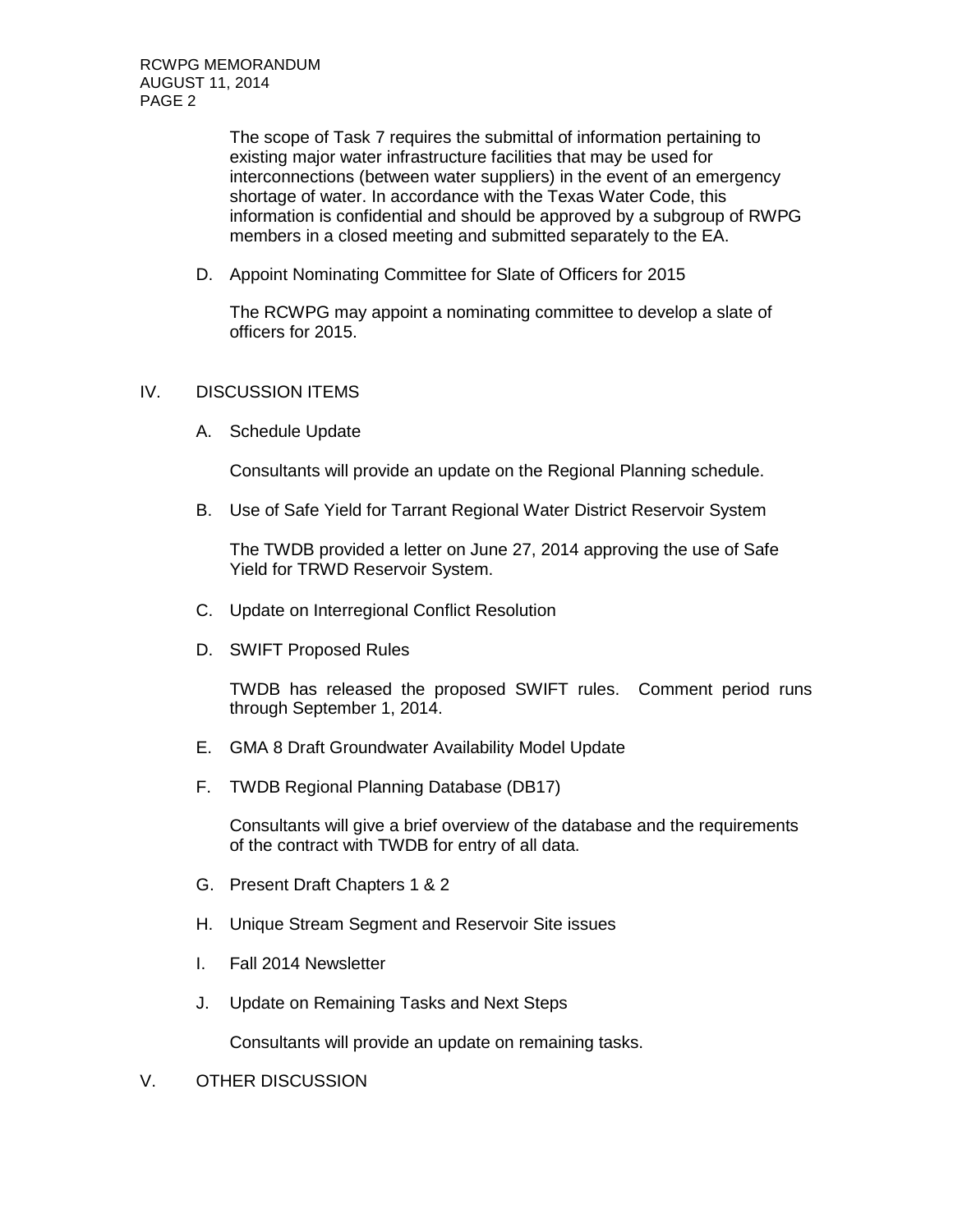- A. Updates from the Chair
- B. Report from Regional Liaisons
- C. Report from Texas Water Development Board
- D. Report from Texas Department of Agriculture
- E. Report from Texas Parks and Wildlife Department
- F. Other Reports
- G. Confirm Date and Location of Next Meeting Date, Time, and Location to be Determined.
- H. Public Comments

## VI. ADJOURNMENT

The following items are enclosed with this memorandum:

- 1. RCWPG Agenda August 18, 2014
- 2. RCWPG Minutes May 19, 2014

cc: Ms. Fiona Allen, Designated Alternate for Kevin Ward Ms. Marion Henderson, Designated Alternate for Robert Scott Mr. Tim Fisher, Designated Alternate for Howard Martin Vacant, Designated Alternate for G. K. Maenius Ms. Sharon Hayes, Designated Alternate for James Hotopp Mr. Joe Kana, Designated Alternate for Jim McCarter Ms. Mary Vogelson, Designated Alternate for Dr. Thomas LaPoint Mr. Jim Oliver, Designated Alternate for Jack Stevens Mr. Mike Rickman, Designated Alternate for Jim Parks Mr. Craig Schkade, Designated Alternate for Russell Laughlin Vacant, Designated Alternate for Drew Satterwhite Mr. Denis Qualls, Designated Alternate for Jody Puckett Vacant, Designated Alternate for Bob Riley Mr. Andy Cronberg, Designated Alternate for Frank Crumb Mr. Nick Sanders, Designated Alternate for Steve Mundt Mr. Dennis Donoho, Designated Alternate for Connie Standridge Mr. Gary Clayton, Designated Alternate for Tom Woodward Mr. David Rutledge, Designated Alternate for Gary Spicer Mr. Jay Barksdale, Designated Alternate for Bill Ceverha Mr. John Alford, Designated Alternate for David Bailey Vacant, Designated Alternate for Gary Douglas Mr. Thomas Smith, Designated Alternate for Harold Latham Ms. Connie Townsend, TWDB Mr. Darrell Dean, TDA Mr. Adam Whisenant, TPWD